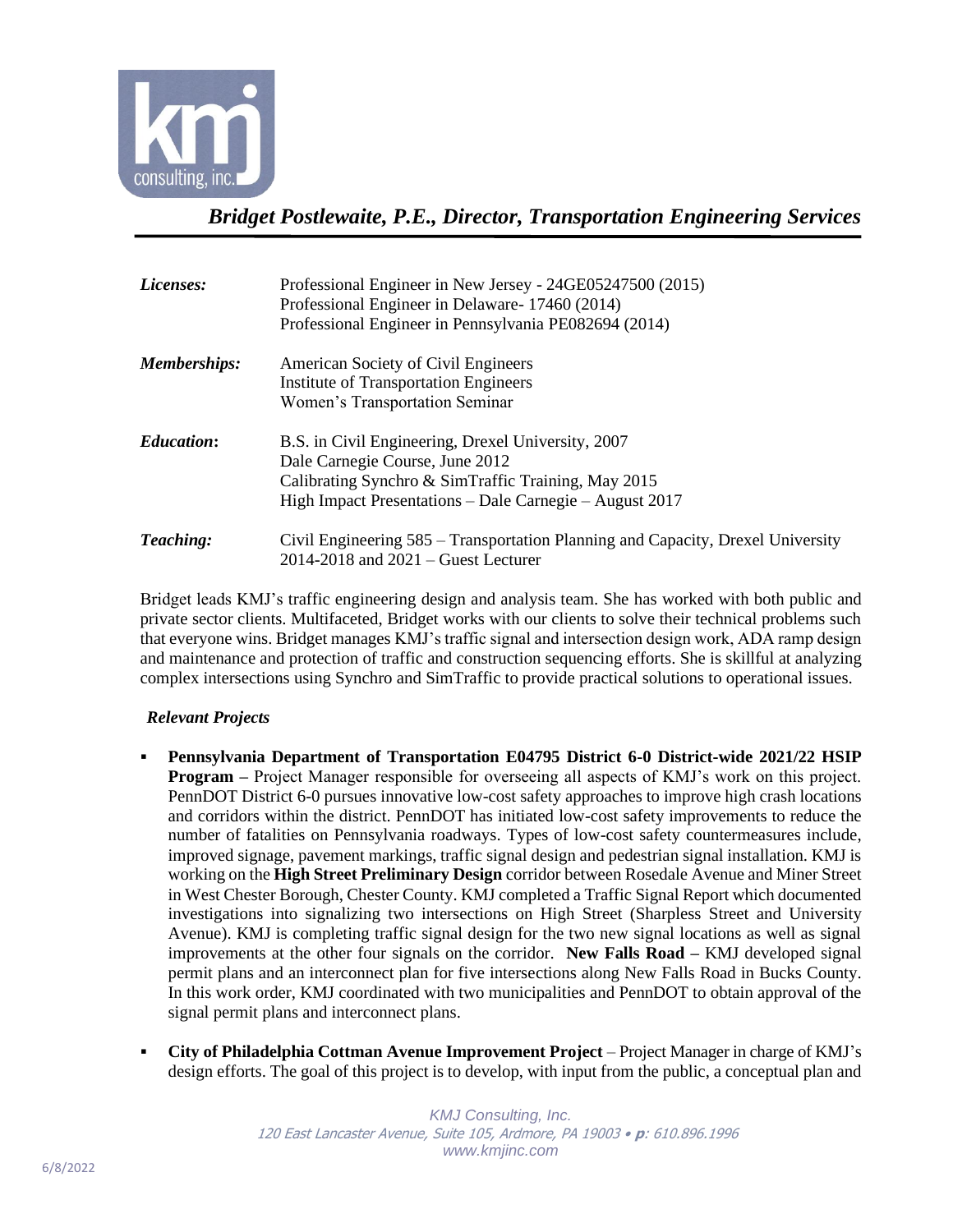a conceptual construction estimate for Cottman Avenue improvements between Roosevelt Boulevard and Castor Avenue including streetscape. Stakeholder engagement is key to a successful transformation envisioned for this area. KMJ is responsible for both the stakeholder engagement and for designing a traffic signal at the intersection of Cottman Avenue and Rupert Street. KMJ is developing 60%, 90% and final design plans for the traffic signal in accordance with both City of Philadelphia and PennDOT standards. (2018-2022)

- **Spring Garden Street Improvement Project** Project Manager coordinated and oversaw KMJ's capacity analysis efforts. Federal, State, and City partners joined to launch the ALLways River to River - Spring Garden Street Improvement Project, a sustainable, bicycle and pedestrian friendly investment in Philadelphia's Spring Garden Street that will provide a stronger link between the Delaware and Schuylkill Rivers. KMJ developed a Synchro model to evaluate existing conditions and future improvements along the corridor (2019-2020)
- **City of Philadelphia Traffic Operations and ITS (TOITS) WO#2 – Broad, Germantown and Erie Avenue Alternatives Analysis –** Project Manager responsible for overseeing all aspects of KMJ's work on this project. KMJ conducted field observations (observing pedestrians, traffic flow and queues, and transit activity) during the weekday morning and afternoon peak periods as well as Saturday afternoon peak period. Vehicle and bicycle parking observations were also made along Broad Street, Erie Avenue and Germantown Avenue during the weekday morning and afternoon peak periods as well as Saturday afternoon peak period. KMJ summarized all existing conditions observations with tables, pictures, descriptions and field notes. (2018-2019)
- **City of Philadelphia Traffic Operations and ITS (TOITS) WO#5 – Neighborhood Slow Zone Program Application –** Project manager responsible for overseeing all aspects of KMJ's work on this project. KMJ prepared for and participated in four public meetings with residents in the Fairhill neighborhood to learn firsthand about the issues and hear their concerns. Based on the comments received from residents at the first two meetings, KMJ identified traffic calming measures that would be effective in the area and drafted a concept plan. KMJ then presented the traffic calming measures to residents for additional input at two public meetings. KMJ drafted a final concept plan indicating the traffic calming program in the Fairhill Neighborhood and prepared a preliminary cost estimate. (2019)
- **City of Philadelphia Traffic Operations and ITS (TOITS) WO#10 – Broad Street Side Path –** Project manager responsible for overseeing all aspects of KMJ's work on this project. The project team completed preliminary and final design for a bicycle path along Broad Street between Pattison Avenue and the Navy Yard access gate. This bicycle path will provide additional transportation options to access the Navy Yard in South Philadelphia. KMJ prepared preliminary and final design plans for the pavement markings and signing along the proposed Broad Street bicycle path. KMJ coordinated the pavement marking and signing plan with the designs completed by McCormick Taylor to adhere to the design standards for the City of Philadelphia and PennDOT. (2022)
- **Pennsylvania Department of Transportation E04294 District 6-0 ADA Review Support Services** – Project Manager responsible for overseeing all aspects of KMJ's work on this project. KMJ reviews ADA ramp designs submitted to PennDOT District 6-0 in all five counties in District 6-0 (Bucks, Montgomery, Delaware, Chester and Philadelphia) to ensure compliance with PennDOT standards. In addition to reviewing ADA ramp designs, KMJ coordinates with applicants, District 6-0 staff, and the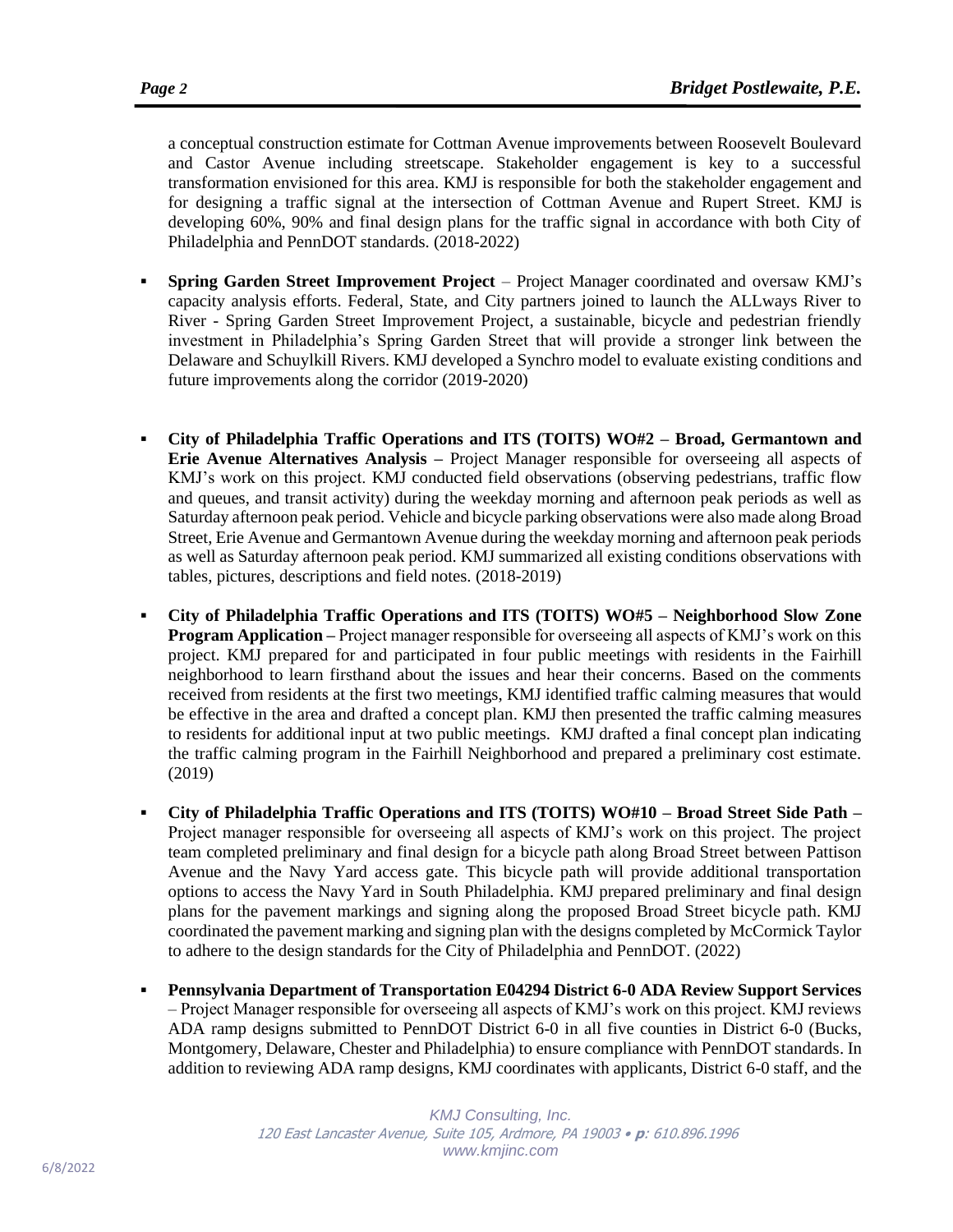ADA Review Support Services teams to ensure a cohesive review process and to keep all parties informed of review status and any issues in a timely and consistent manner. (2019-2023)

- **Pennsylvania Department of Transportation E04083 District 6-0 Portfolio Management** Project Manager responsible for overseeing all aspects of KMJ's work on this project. KMJ reviews ADA ramp designs submitted to PennDOT District 6-0 in all five counties in District 6-0 (Bucks, Montgomery, Delaware, Chester and Philadelphia) to ensure compliance with PennDOT standards. In addition to reviewing ADA ramp designs, KMJ coordinates with applicants, District 6-0 staff, and the ADA Review Support Services teams to ensure a cohesive review process and to keep all parties informed of review status and any issues in a timely and consistent manner. In addition, KMJ investigated existing truck activity and intersection features along the Levick Street corridor from the Tacony-Palmyra Bridge to Roosevelt Boulevard in the City of Philadelphia. KMJ conducted measurements in the field and using Google Earth and field observations to determine existing lane widths and auxiliary lane storage lengths as well as truck traffic on the corridor. KMJ used this information to determine if truck restrictions are warranted along the Levick Street corridor and completed a PennDOT TE-109 form (Engineering and Traffic Study for Restrictions as to Weight, Size, Kind or Class, or Type of Load Based on Highway, Bridge, or Traffic Conditions). (2019-2023)
- **City of Philadelphia TEDS Citywide 105 Preliminary Design, City of Philadelphia Department of Streets –** Project Manager responsible for overseeing all aspects of KMJ's work on this project. KMJ designed a total of 54 ADA curb ramps in the Chestnut Hill section of Philadelphia to comply with both PennDOT and the City of Philadelphia standards. KMJ conducted field investigations at all ramp locations and took measurements to verify the survey. In addition to curb ramp designs, KMJ participated in a public open house to inform local residents and business owners of the project and received feedback. KMJ will also participate in individual meetings with property owners potentially affected by the ADA ramp designs. (2018-2020)
- **Pennsylvania Department of Transportation E03954 District 6-0 Road Safety - WO #2**  Project Manager responsible for overseeing all aspects of KMJ's work on this project. PennDOT District 6-0 pursues innovative low-cost safety approaches to improve high crash corridors within the City of Philadelphia. **KMJ prepared traffic signal plans for 17 intersections as well as an interconnect plan for both 2nd Street and 5th Street.** In addition, KMJ coordinated between and among the Philadelphia Water Department and PennDOT about potential bump-out locations along 2<sup>nd</sup> Street. (2017-2020)
- **Pennsylvania Department of Transportation E04239 District 6-0 HSIP 2019 – WO#7 – Chichester Avenue** – Project Manager responsible for overseeing all aspects of KMJ's work on this project. KMJ was responsible for capacity analysis and signal design for four intersections on the Chichester Avenue corridor between the I-95 ramps and Bethel Road in Delaware County. KMJ coordinated with PennDOT, Delaware County and Upper Chichester Township about the potential to construct roundabouts at the I-95 ramps with Chichester Avenue. KMJ organized a public meeting to present the design alternatives to residents and the Upper Chichester Township Board of Commissioners. (2018-2022)
- **Pennsylvania Department of Transportation E04239 District 6-0 HSIP 2019 – WO#14 & WO#16 – Systemic Safety Improvements (SSI) –** Project Manager responsible for overseeing all aspects of KMJ's work on this project. KMJ will prepare construction plans for both intersections and corridors in all five District 6 counties. KMJ will conduct data collection, Highway Safety Manual analysis,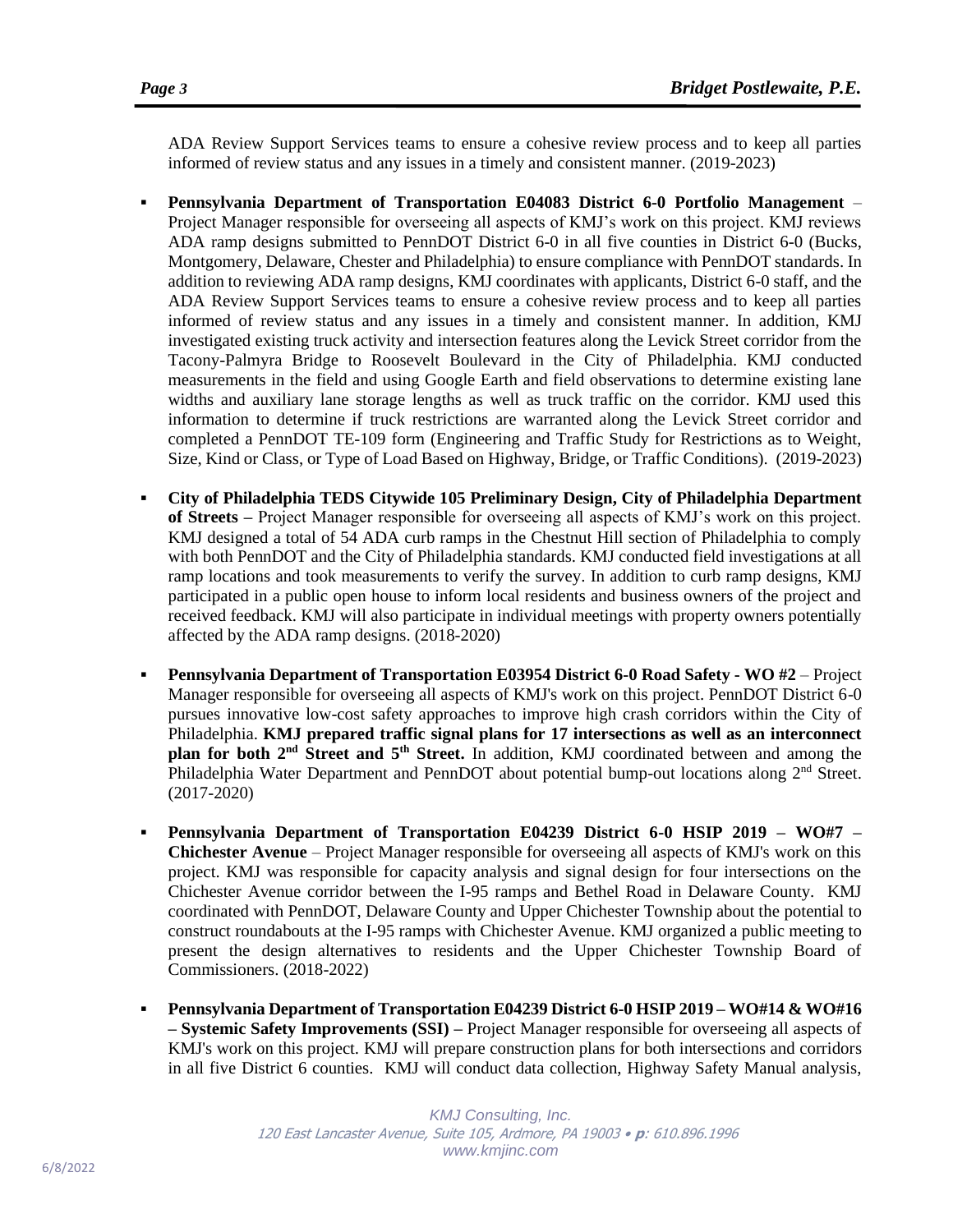Synchro analysis, and traffic signal warrant analysis as part of various assignments. KMJ completed Highway Safety Manual (HSM) analysis for five (5) corridors in the City of Philadelphia. (2018-2022)

- **Pennsylvania Department of Transportation E04435 District 5-0 US Route 22 Resurfacing –** Project Manager responsible for overseeing all aspects of KMJ's work on this project. KMJ is developing Transportation Management Plans (TMPs) for two sections of US Route 22 in Lehigh and Northampton Counties. The TMP includes PennDOT and contractor roles and responsibilities, US Route 22 traffic conditions, a Traffic Operations Plan (TOP), Public Information Plan (PIP), and TMP performance assessment strategies, as well as a Work Zone Impact Analysis (WZIA) and Incident Management Plan (IMP). KMJ is coordinating with the project team and PennDOT District 5-0 to get approval on the TMP for each section. (2019-2022)
- **Pennsylvania Department of Transportation E03413 District 6-0 Low-Cost Safety Improvements -** Project Manager responsible for overseeing all aspects of KMJ's work on this project. PennDOT District 6-0 pursues innovative low-cost safety approaches to improve high crash locations and corridors within the district. KMJ was responsible for four work orders: WO#1 & W0#6 - Intersection Safety Implementation Plan (ISIP), WO#3 – New Falls Road, and WO#5 – City Corridors (Levick Street). In the ISIP assignment, KMJ prepared construction plans, signal plans, and pavement marking and signing plans for various intersections in all five D6 counties. For New Falls Road, KMJ prepared traffic signal plans for five signalized intersections. **KMJ also prepared traffic signal plans for ten intersections as well as an interconnect plan for the 1.3-mile roadway of Levick Street.** (2016-2021)
- **Pennsylvania Department of Transportation E04416 District 6-0 Signal Safety** Project Manager responsible for overseeing all aspects of KMJ's work on this project. KMJ conducted training on Open TMS for PennDOT related to the Maxview software, entered and QC'ed approximately 300 signals in the software, drafted a PennDOT security policy outlining the user types and permissions which has been coordinated with District 6 and Central Office, drafted a special provision to direct contractors in entering future signals into the software, drafted municipality notification documents and summary of software and background information, and drafted a software access permission form that will be used to grant access and track municipalities, consultants, contractors and PennDOT users. (2019- 2024)
- **Pennsylvania Department of Transportation NextGen Advanced Traffic Management System** Project Manager responsible for overseeing training sessions and developing training materials. **KMJ utilized rich experience in bespoke software development projects to construct a rich user training platform.** As an integral part of the iterative agile software development process, KMJ helped create, refine, and conduct Feature and User Acceptance testing. As the project reached maturity, KMJ developed user training materials and conducted a training session for agency users and administrators. Future training sessions are scheduled throughout the state as additional districts begin using the Signals Module in OpenTMS. (2019)
- **City of Philadelphia American Street Improvement Project – Traffic Engineering, City of Philadelphia Department of Streets –** Project Manager responsible for overseeing the development of the traffic control plans and curb ramp designs for the American Street corridor. KMJ developed and executed the stakeholder and public engagement program for the project, prepared the traffic control plans, designed 24 ADA Curb Ramps throughout the corridor, designed and built a website for the public and provided consultation during construction. The City of Philadelphia received federal funding to make improvements along the approximate two-mile North American Street corridor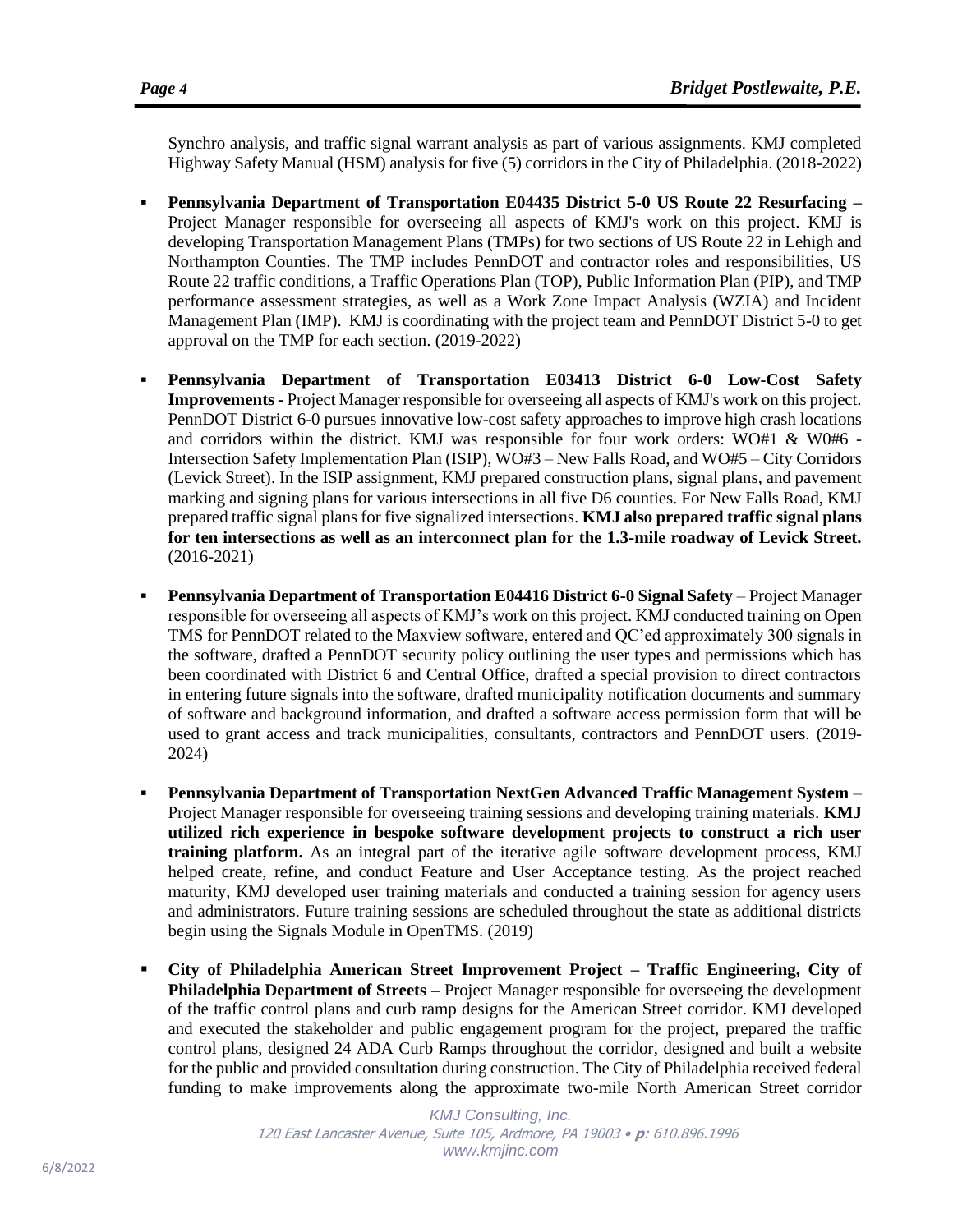between Girard and Indiana Avenues. The aim of this project is to make American Street work better for its users and to provide improved streetscape amenities, including green storm-water infrastructure, while continuing to accommodate the transportation needs of this diverse corridor. (2016-2020)

- **Island Avenue Improvement Project – Traffic Engineering, City of Philadelphia Department of Streets -** Project Manager responsible for overseeing curb ramp designs for the Island Avenue corridor. **KMJ designed 64 ADA ramps and three bicycle ramps at 11 intersections on the Island Avenue corridor.** All ramps comply with both PennDOT and the City of Philadelphia standards. **KMJ is also responsible for designing four SEPTA trolley platforms at Island Avenue/Lindbergh Avenue and Island Avenue/Tanager Street.** These were the first trolley platforms of this type designed in the City of Philadelphia. Close coordination between the Streets Department, PennDOT, SEPTA and the project team is critical for successful implementation of improvements in this area. The City of Philadelphia received CMAQ funding to make improvements along Island Avenue between Elmwood Avenue and Suffolk Avenue. (2019-2022)
- **Pennsylvania Department of Transportation District 6-0 E03469 I-95 Central and South Philadelphia Project –** Project Manager responsible for overseeing the development of HCS analysis for ramps, freeways, and weaving segments on I-95 between the I-676 and CD Road interchanges. Also responsible for organizing field views of more than 50 intersections in the vicinity of Columbus Boulevard and the stadiums, travel time runs and an origin-destination (OD) study. KMJ is also responsible for the development of Synchro analysis for more than 50 intersections during weekday peak hours for existing, no build and build alternatives. (2016-2022)
- **Philadelphia International Airport On-Call Planning Services, Philadelphia PA-** Project Manager responsible for overseeing all aspects of KMJ's work on this project. The Philadelphia International Airport seeks to improve ground transportation options by providing a Transportation Network Companies (TNC) Parking facility. KMJ was responsible for the parking utilization analysis in the existing TNC Lot and provided recommendations for a potential new valet/TNC Lot. KMJ also evaluated two traffic signals at the International Plaza Driveway and the Cell Phone Lot Driveway to determine congestion issues and potential improvements. This involved verifying existing conditions, calculating clearance timings and conflict factors, and measuring sight distance. KMJ conducted 14 hour manual turning movement traffic counts at both intersections and conducted capacity analysis using Synchro 9. (2017)
- **City of Philadelphia Lincoln Drive Resurfacing and Restoration - Traffic Signal Design, City of Philadelphia Department of Streets-** Project Manager responsible for overseeing the traffic signal design, equipment placement, and preparation of final traffic signal permit plans for six intersections along Lincoln Drive in the City of Philadelphia. This work was part of the city-wide traffic engineering design services to assist with highway projects, including the preliminary and final design of traffic signals, streets and roads, traffic calming measures, school zone safety improvements, street re-paving packages, ADA ramps, Intelligent Transportation Systems (ITS), traffic studies, design of line stripping, traffic control signage and trails. The traffic signal permit plans detail the replacement of all traffic signal equipment, including mast arms, posts, signal heads, pedestrian signal heads, wiring/conduit, and controller cabinet locations. This project required the coordination of multiple parties responsible for various aspects of the roadway and signal design, including KMJ, Michael Baker and the City of Philadelphia**.** (2012-2016)
- **City of Philadelphia Roosevelt Boulevard Multimodal Corridor Program -Traffic Engineering, City of Philadelphia Department of Streets-** Project Manager responsible for overseeing all aspects

*KMJ Consulting, Inc.* 120 East Lancaster Avenue, Suite 105, Ardmore, PA 19003 • **p**: 610.896.1996 *www.kmjinc.com*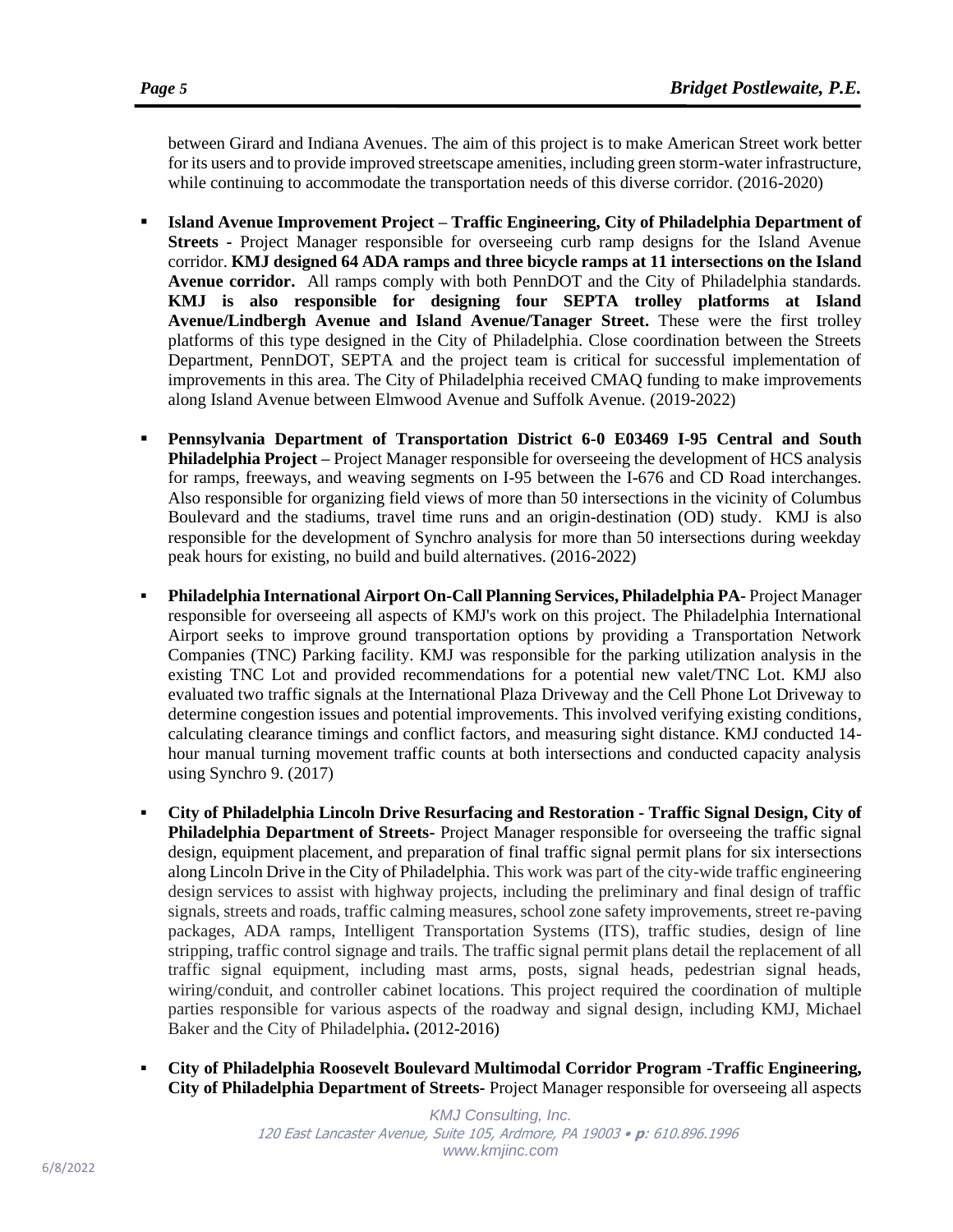effort to transform the bustling yet problematic Roosevelt Boulevard to a modern multimodal transportation corridor. KMJ is responsible for preparing the Synchro Model for 40 complex intersections along the Roosevelt Boulevard Corridor, between Broad Street and Devereaux Street. KMJ also conducted field observations, verified roadways and traffic signal conditions and collected data to verify the Synchro Model. (2015-2019)

- **Pennsylvania Department of Transportation District 8-0 E01021/E02053/E02970/E04312 Highway Occupancy Permit (HOP) Application Reviews –**Project Manager responsible for the review of traffic impact studies, signal permit plans, level of service and capacity analyses, trip forecasting (generation, distribution, modal split, and assignment), signal warrant analysis, auxiliary turn-lane warrant analysis, conflict factor analysis, signal timing, signal phasing, coordination, data collection and preparation of final review comments in accordance with PennDOT's Policies and Procedures for Transportation Impact Studies. Ms. Postlewaite works within the PennDOT E-Permitting System to retrieve application information and participates in review meetings to discuss comments with PennDOT. (2011-2023)
- **Pennsylvania Department of Transportation District 2-0 E01107/E02521/E03731 Highway Occupancy Permit (HOP) Application Reviews –** Project Manager responsible for the review of traffic impact studies, signal permit plans, level of service and capacity analyses, trip forecasting (generation, distribution, modal split, and assignment), signal warrant analyses, turn lane and phasing warrant analyses, signal timing, phasing, coordination, data collection and preparation of final review comments. (2011-2021)
- **Pennsylvania Department of Transportation District 6-0 E01208/E02605/E03966 Highway Occupancy Permit (HOP) Application Reviews –** Responsible for the review of Highway Occupancy Permits (HOPs) for a variety of projects seeking access or modification to the state highway system. KMJ has reviewed traffic engineering elements that include transportation impact studies, signing and striping plans, signal permit plans, level of service and capacity analysis, trip forecasting, signal warrant analyses, turn-lane and phasing warrant analyses, drainage, data collection as well as entire HOP submissions. Traffic engineering elements submitted as part of the review of HOP applications include. (2017-2023)
- **City of Philadelphia Transit Signal Priority System Performance (TSP) -** Project Engineer responsible for scheduling field data collection, and analyzing four key Southeastern Pennsylvania Transportation Authority (SEPTA) bus routes including 124 signalized intersections using the KITS Mobile app. She than reviewed the report that summarized the effectiveness of Transit Signal Priority(TSP) along SEPTA Routes 6,52, 60 and 66. The City of Philadelphia, SEPTA and PennDOT sought to improve transit vehicle running time and reliability as well as improve traffic flow along capacity constrained arterials. This work consists of gathering transit vehicle travel time data, prior to implementation and post implementation to quantify the impact of providing transit signal priority (TSP) operations on transit vehicles. The collection and analysis of data will provide a measure for the overall effectiveness of the transit priority system**.** (2015-2016)
- **City of Philadelphia Historic Streets Curb Ramp Design, City of Philadelphia Department of Streets-** Project Manager responsible for conducting and overseeing the conceptual design of 12 ADA curb ramps throughout the City of Philadelphia. This work order was for the reconstruction of three historical streets (Maiden Street in Manayunk and American Street and Waverly Streets in Center City) as well as community outreach to convey information about the project to residents and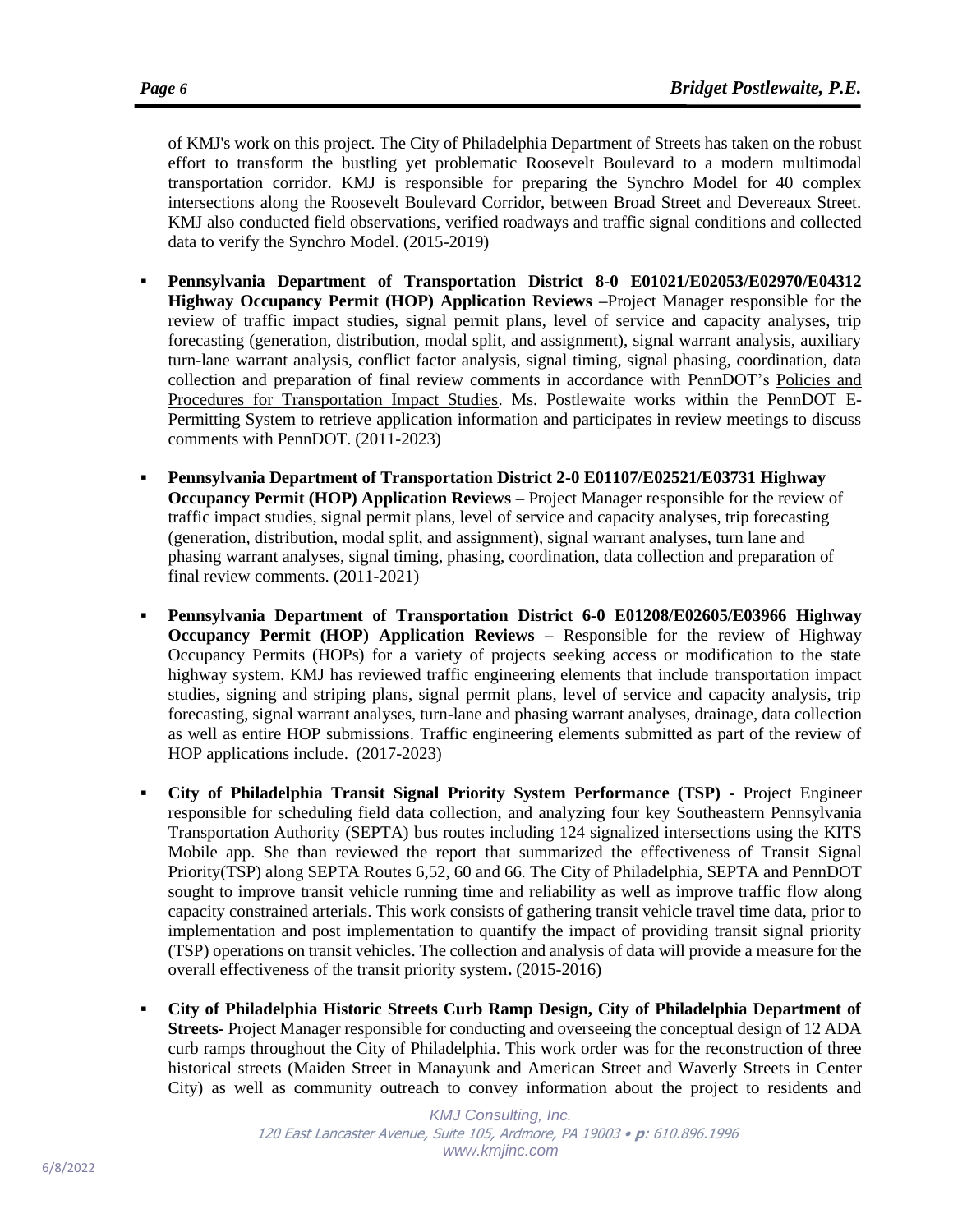businesses. Creative solutions were required at all locations due to the historical nature of the roadways and adjacent buildings. For example, a raised crosswalk was implemented for one crossing on American Street due to the historical buildings and staircases on the corners as well as high curbs and steep grades along the sidewalk. (2015-2017)

- **30th Street Station Precinct Joint Master Plan**  Project Engineer responsible for the analyses for traffic conditions assessed as part of this study. A 30th Street Station District Joint Master Plan was developed with AMTRAK, Drexel University, and Brandywine Realty Trust. This Master Plan took into account development in and around the 30th Street Station area, including Drexel University's Innovation Neighborhood. KMJ was responsible for collecting and evaluating the existing vehicular traffic conditions in the area surrounding 30th Street Station; as well as comparing the existing conditions to several studies previously conducted in the area. KMJ also evaluated future conditions with new development in the area and determining recommendations for future congestion reduction. (2014-2016)
- **City of Philadelphia Traffic Operations and ITS (TOITS), Lindbergh Boulevard, Market Street and Hunting Park Avenue Traffic Signal Retiming, City of Philadelphia Department of Streets –** Responsible for analyzing and calibrating the Lindbergh Boulevard and Hunting Park Avenue corridors using Synchro, optimizing the corridor signal timings and offsets to reduce delay and travel time, and writing the report that summarizes the existing and proposed conditions. She was also responsible for analysis, data collection, and data management of travel time and delay studies conducted to compare conditions before and after traffic signal retiming. KMJ was responsible for traffic signal retiming along 14 intersections on Lindbergh Avenue, 7 intersections on Market Street and 15 intersections on Hunting Park Avenue. The City of Philadelphia sought to improve mobility and the flow of traffic along major corridors within the City. Signal retiming remains as one of the most cost-effective ways to improve traffic flow, increase capacity, and reduce congestion. (2013- 2014)
- **City of Philadelphia Traffic Operations and ITS (TOITS), Allegheny Avenue, Rhawn Street and Academy Road Traffic Signal Retiming, City of Philadelphia Department of Streets –** Responsible for analyzing and calibrating the Allegheny Avenue and Academy Road corridors using Synchro, optimizing the corridor signal timings and offsets to reduce delay and travel time, and writing the report that summarizes the existing and proposed conditions. She is also responsible for analysis, data collection, and data management of travel time and delay studies conducted to compare conditions before and after traffic signal retiming. KMJ was responsible for developing updated traffic signal timings for 21 intersections on Allegheny Avenue, 10 intersections on Rhawn Street and 23 intersections on Academy Road. The City's objective is to improve traffic flow while providing for appropriate pedestrian clearance, yellow, and all-red times. Retiming traffic signals is one of the most cost-effective ways to improve traffic flow, increase capacity, and reduce congestion. (2013-2016)
- **City of Philadelphia Traffic Operations and ITS (TOITS), Bustleton Avenue South, City of Philadelphia Department of the Streets** – Responsible for traffic signal design, equipment placement, pavement markings, and signs on the drawings. The City of Philadelphia Department of Streets sought to identify, plan, design and construct improvements to make streets and intersections safer for all roadway users. This program is the design and implementation of traffic signal and operational safety improvements along several corridors in the City of Philadelphia through a federal TIGER 3 Grant. KMJ was also responsible for preparing the safety review report for the entire Bustleton Avenue South corridor along with preliminary and final design plans for 11 signalized intersections. This fast-tracked effort required significant coordination between and among the team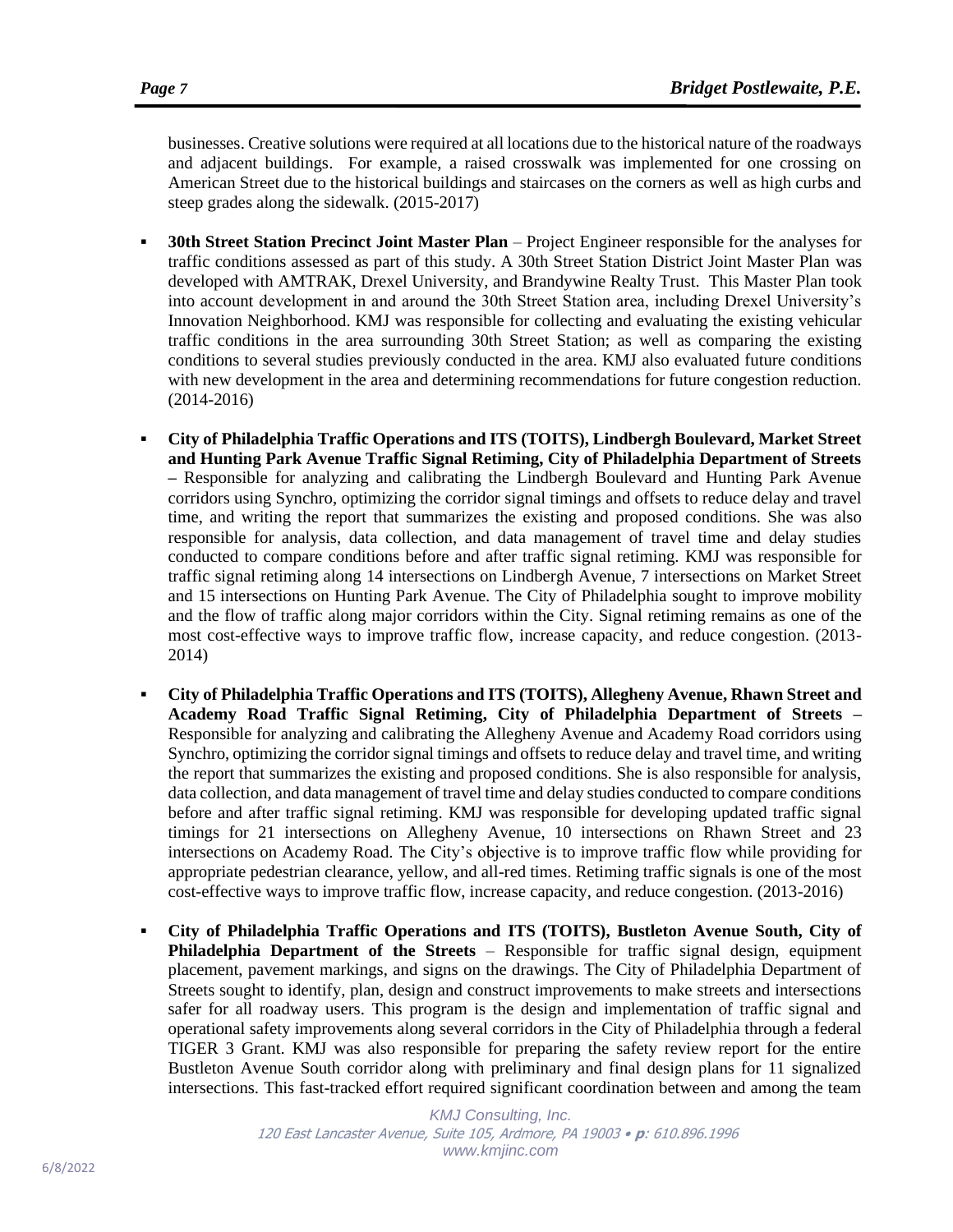as well as across projects being completed for different city departments to ensure a seamless design and implementation. (2013)

- **City of Philadelphia Citywide Traffic Signal Retiming Initiative, City of Philadelphia Department of Streets** – Responsible for analyzing the Chestnut Street corridor using Synchro, optimizing the corridor signal timings and offsets to reduce delay and travel time, and writing the report that summarized the existing and proposed conditions. She was also responsible for analysis, data collection, and data management of travel time and delay studies conducted to compare conditions before and after traffic signal retiming. The City of Philadelphia sought to improve mobility and the flow of traffic along 21 major corridors within the City. Signal retiming remains as one of the most cost-effective ways to improve traffic flow, increase capacity, and reduce congestion. (2011-2014)
- **Pennsylvania Department of Transportation District 6-0 E01381/E03106/E03695 RTMC Support Services–** Project Manager responsible for the development and conduct of the traffic signal operations training and the PDA Suite performance measures tools training. As part of a multidisciplinary team, KMJ's Traffic Management Center (TMC) Technicians staff the District 6 Regional TMC. The TMC technicians monitor and operate the District 6 ITS Components, such as CCTV, DMS, incident management, ramp metering, and travel times to effectively and efficiently manage the roadway network. KMJ provides ongoing training to the TMC technicians as part of this contract. The technicians have been instructed by KMJ on basic traffic signal operations including components and, timing, and software to enrich their understanding of traffic flow and allow them to better perform their tasks at the TMC. In conjunction, KMJ provided training on seven different types of traffic signal software used to communicate with hundreds of traffic signals throughout District 6. The technicians currently use the software in coordination with the District Traffic Signal Supervisors to monitor communication and check timings and phasing on District 6 traffic signals. KMJ also provides training to the TMC technicians on the PDA Suite performance measures tools. Technicians are provided with a detailed explanation on each of the tools and then guided through hands-on instruction as to how the tools can expand their use of the systems within the TMC for PennDOT's benefit. KMJ has developed a template for a monthly TMC performance measures report including incidents, communication, and DMS messages. (2008-2023)
- **River Avenue Improvement Initiative, Camden County, NJ** Project Manager responsible for overseeing the data collection, conducting the traffic signal analyses and developing the new traffic signal timings along River Avenue. The Coopers Ferry Development Association initiated a signal retiming study for River Avenue in Camden, New Jersey, in response to resident complaints. This corridor is used by motorists as an alternative to NJ Route 130 in Pennsauken Township, New Jersey. Traffic signal retiming was identified as a way to discourage use of the River Avenue corridor by heavy vehicles while maintaining intra-neighborhood travel times. As part of this project, KMJ determined the new traffic signal timings along the River Avenue, in compliance with the current general practices, rules and guidelines followed by Camden County, New Jersey. (2015)
- **Pennsylvania Turnpike Commission, Transportation Operations and ITS Open End** Project Engineer contributing toward the development of DMS training services for PTC Traffic Operations Center (TOC) operators. KMJ worked with AECOM, PTC and Daktronics to create a training program which included step-by-step instructions on operation of the different types of DMS devices utilized by the PTC. (2016)
- **Pennsylvania Turnpike Commission, GCE Contract No. 4400003106**  Project Engineer contributing toward the development of the 2015 ITS Long-range Plan Update including reviewing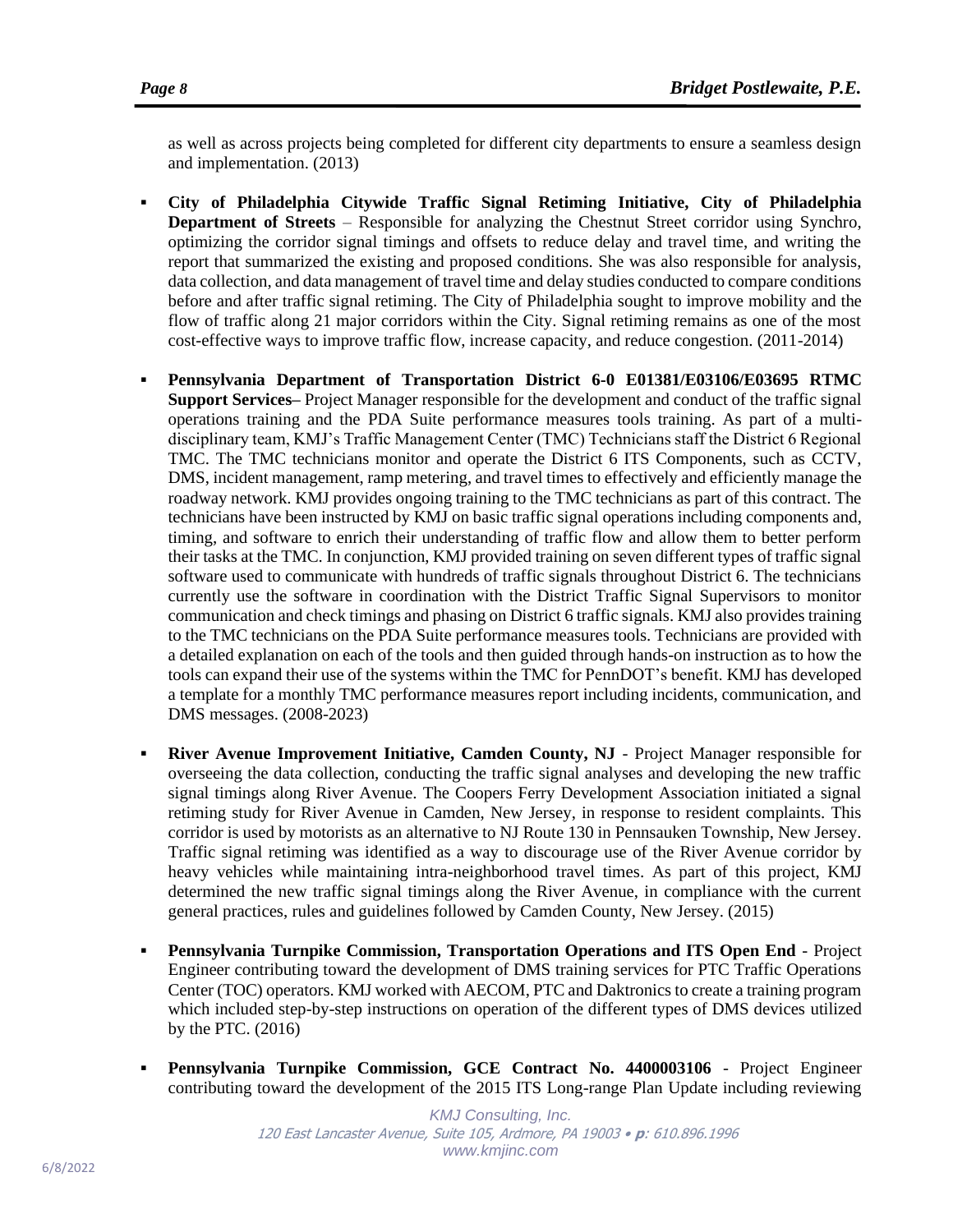past reports, investigating ITS opportunities and preparing the document with input and coordination from the PTC and the General Consulting Engineer. The Pennsylvania Turnpike (PTC) opened in 1940 as the Nation's first toll road. KMJ is providing support to the ITS/Traffic Section of the PTC and has updated its ITS Long-Range Plan to include future-looking initiatives such as, connected and automated vehicles, road weather systems, work zones and enhanced situational awareness. These future initiatives will be phased in through the Capital Planning and other processes. The Long-range Plan Update is one of several plans that will be rolled into the Transportation Systems Management and Operations (TSMO) Plan. KMJ is also planning and facilitating a series of Peer-to-Peer webcasts with other toll agencies to share/exchange information on pertinent topics. These webcasts give agencies an opportunity to convey information and exchange ideas to improve operations. In addition, KMJ jointly facilitated the Operations Technology committee for the Infrastructure Preservation strategic planning effort in 2001-2014. KMJ also contributed to the National Best Practices report prepared in 2013; summarizing interviews from toll agencies around the country and identifying best practices for the Pennsylvania Turnpike Commission to consider. (2012-2020)

- Pennsylvania Department of Transportation E02542 Roundabout Support, Lancaster, Lehigh, **Berks and Northampton Counties –**Project Manager for this pilot study, which tasks included identifying roadway locations in Lancaster County with congestion issues, crash history, and other safety concerns. The identified locations were ranked based on the Equivalent Property Damage Only (EPDO) value, similar to the process PennDOT District 8-0 uses to evaluate intersection improvements under the Safety Improvement Plan. Each identified intersection and corridor was then ranked based on the crash history, average daily traffic, congested corridors, posted speed limits, existing grades, existing intersection controls, potential for displacements, and the presence of 4(f) properties. Findings were summarized and presented in the "Lancaster County Roundabout Pilot Study" report. (2013- 2015)
- City of Philadelphia On-Call ADA Design & Construction, City of Philadelphia Department of **Streets –** Responsible for conducting as-built field reviews of 83 curb ramps throughout the City of Philadelphia. Measurements and photographs of the ramps were taken in the field and data was input into PennDOT's CS-4401 form. In addition, a Quality Control (QC) checklist was also completed for each ramp noting general conditions, pedestrian access route, ponding, triangular landing area, detectable warning surface, cheek wall, step & handrail, and on-street parking. Summary sheets for each work order were created indicating the compliance status of each ramp (Acceptable or Ramps in Need of Repair/Reconstruction). (2013-2016)
- **City of Philadelphia Historic Street Condition Study, City of Philadelphia Department of Streets –** Responsible for assessing current Historic Street conditions of over 500 blocks throughout the city, which was identified and last completed in a 1999 Inventory. Responsibilities included field verification of each block and included existing dimensions/conditions, measurement of roadway issues (depressed roadway, block/brick missing, patching areas, and inconsistent material), and photographs. Created a spreadsheet which summarized all field work data obtained. Each block was given a rating based on five criteria and assigned a numerical value; the higher the score, the lower the integrity of the block. The rankings were able to be sorted by planning district, council district, etc. to assist DOS in its prioritizing and budgeting process. (2015)
- **ITS Program Management, Administrative and Technical Support for the Eastern Transportation Coalition** – Contributor toward technical and logistics support to the Eastern Transportation Coalition TSMO and Traveler Information Program Tracks staff and members. This assignment involves technical expertise and leadership as well as the ability to clearly communicate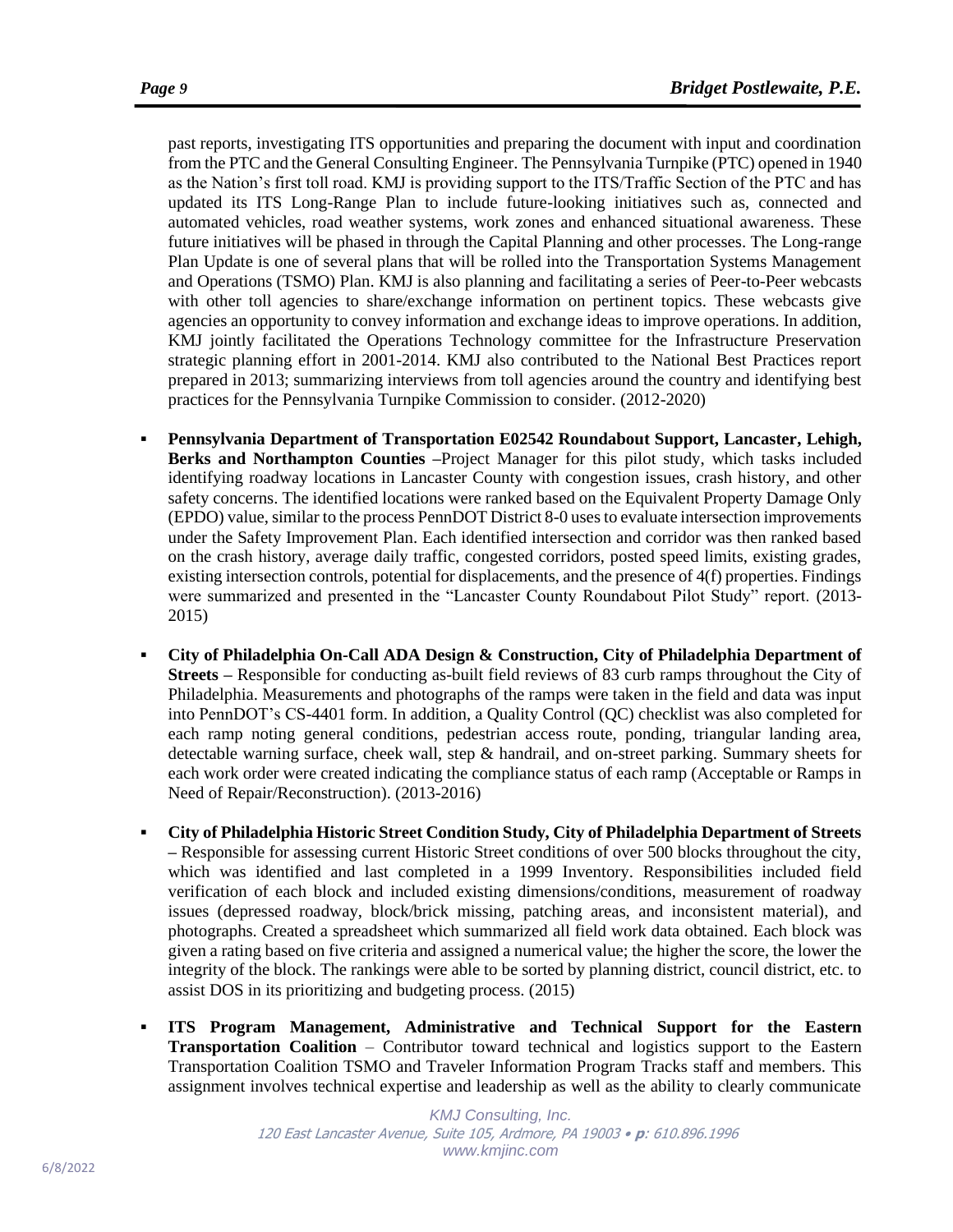complex concepts. As part of the program track support, KMJ conducts meetings/webcasts to bring member agencies together to discuss pertinent travel information topics. Through these meetings members have the opportunity to share relevant information and exchange ideas. KMJ has also developed and conducted several special workshops for coalition members in various cities and venues. Topics for these workshops have included traveler information, weather, emergency services, use of social media and other related topics. Each workshop has attracted more than 100 participants from all over the world. KMJ communicates with the agency representatives to ascertain the status of their programs, their agency needs and programmatic goals. The agencies include DOTs, transit agencies, port authorities and other quasi-governmental organizations throughout the nation. (2004- 2022)

- **The Eastern Transportation Coalition Program Management, Administrative and Technical Support for the Vehicle Probe Project –** Responsible for coordinating with the coalition, data providers, validation team, and UMD contract/funding staff to facilitate information exchange and collaboration regarding the Vehicle Probe Project. Provides support to the VPP validation team by reviewing, and editing the monthly validation reports. KMJ provides support to the VPP Management Team through regular webcasts and coordination to ensure that issues are being identified and addressed in a timely fashion. KMJ supports the validation team by reviewing, and editing the validation reports. Assists the VPP Suite User Group comprised of DOTs and MPOs actively using the performance measures tools through webcasts and coordination. Worked with the Suite developers and users to identify new features that would best serve the members. KMJ guides these reports through the approval process and provides the information to the agency members of the VPP Team. KMJ organizes and conducts quarterly webcasts for the member agencies using the VPP data to keep the apprised of important project issues and provide a forum for exchange related to agency use of the data. (2004-2019)
- **Montgomery County Planning Commission PA 100 Controlled Access & Future Growth Study –** Provided coordination for the stakeholder involvement through the conduct of various meetings during this access/growth study. KMJ planned and conducted a charrette to identify traffic, access, and safety issues from the public officials and stakeholders in the area; and, an open house to review alternatives and study findings with the public, as well as plan for and conduct a final presentation to adopt the results of the final report. (2013)
- Pennsylvania Department of Transportation District 6-0 E02033 Bucks & Montgomery Land **Use Study**– Responsible for conducting intersection analysis for intersections initially identified in Phase 1 of project. She assisted in creating intersection summaries outlining identified issues and analyzed crash data to determine trends. She also analyzed (volume and speed) data to determine low cost/short term along with moderate cost/mid-term improvements. The findings were summarized and improvements were outlined and illustrated graphically. (2013-2014)
- **Delaware Department of Transportation Traffic Impact Study Services (Agreements 1528, 1654-1655,1773-1774, & 1945F) –** Project Manager responsible for performing reviews of completed traffic impact studies throughout the state of Delaware. This work includes data collection, field verification of intersections, development/review of current and projected traffic volumes, and analysis/review of existing and future traffic conditions both with and without the proposed site to identify potential impacts as a result of the development. In-depth investigations of the Synchro and/or HCS analyses will also be completed by KMJ staff to ensure proper modeling of the traffic operations. A list of recommendations is developed for the Final TIS review letter. (2013-2022)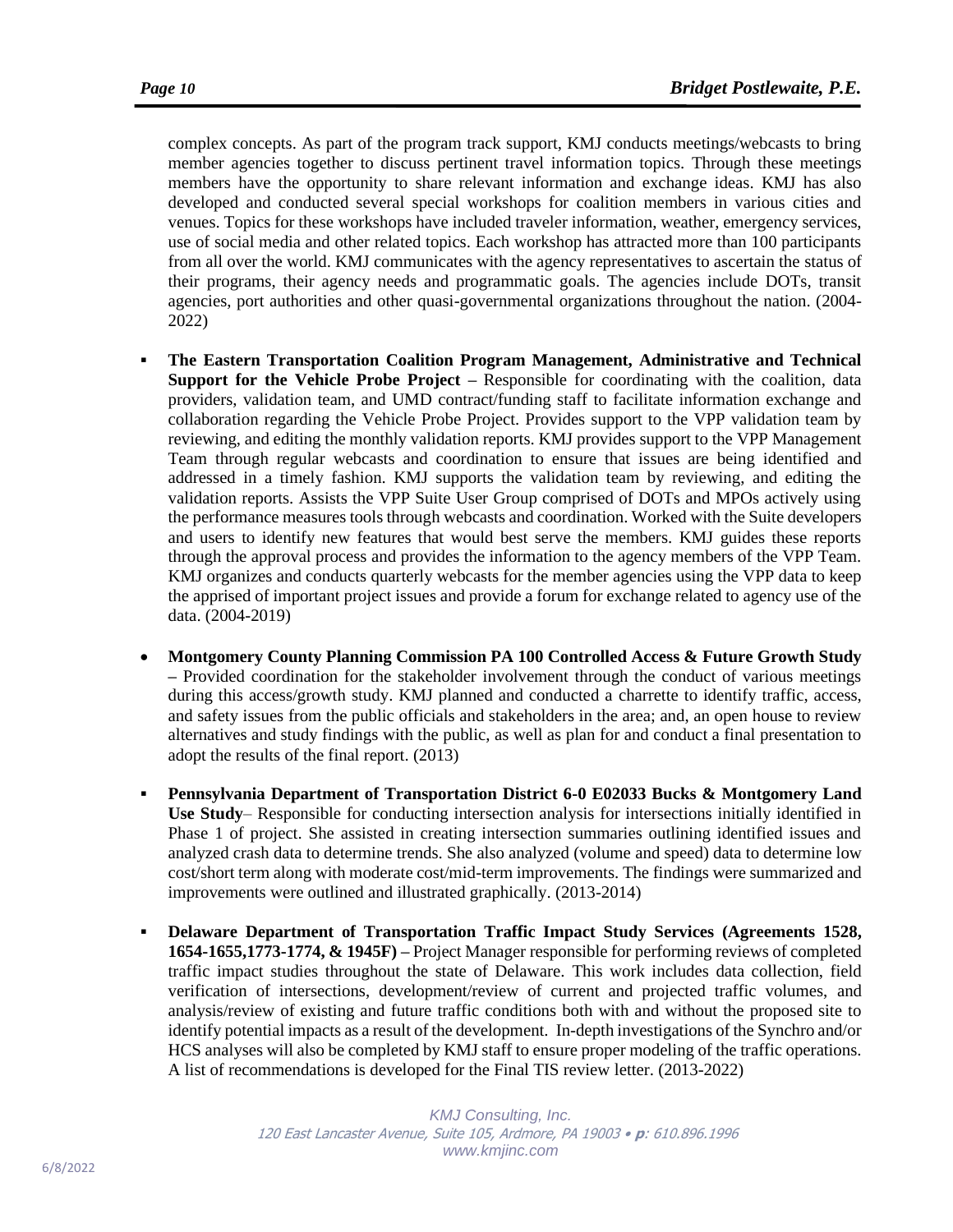- **Delaware Department of Transportation TMP Project Development and Design Services (Agreements 1706 & 1865) –** Project Manager responsible for overseeing field monitoring of construction phases and crash analysis during each construction phase along the DE Route 141 corridor and the Elkton Road corridor located in New Castle County, Delaware. KMJ staff assists JMT in field monitoring the construction zone during each phase. KMJ completes crash analysis for the area under construction and compares crash rates during construction to pre-construction baseline crash rates. (2017-2022)
- **Winter Weather Response Plan, City of Philadelphia Department of Streets Assisted with** facilitation efforts and preparations for focus groups with staff, and stakeholder and external partner interviews to understand available technology and state-of the-practice methods for snow removal, including chemical treatment, equipment, situational awareness and technology. The City of Philadelphia (COP) Department of Streets was re-examining its winter weather operations, including use of and application of chemical product, technology to gain situational awareness, and overall efficiency in its operations. The COP sought short term and long term high level recommendations to upgrade the City's Winter Weather Response system. (2015)
- **City of Philadelphia On-Call Signal Integration Project, City of Philadelphia Department of Streets** – Assisted with the creation of intersection graphics for the KITS software, which is the advanced transportation management software used by the City of Philadelphia, Streets Department. The City of Philadelphia Department of Streets seeks to integrate its existing signal system and implement an expanded Advanced Traffic Management System (ATMS). KMJ has developed and deployed a consistent, repeatable and fail-safe process to produce intersection graphics and representative phasing movements for each intersection. This consistent process-driven approach will save the City money and provide a top-quality product. (2012-2014)
- **New Jersey Department of Transportation Route 1 Left Turn Restrictions Travel Time Study –** Responsible for this travel time study for The New Jersey Department of Transportation (NJDOT), in an effort to increase throughput and reduce delays on Route 1 (just north of I-95), introduced restrictions on left turns at select signalized intersections in West Windsor, Mercer County NJ. As a result, travelers were directed to use alternate routes. Travel time data was collected using BlueTOAD<sup>TM</sup> Bluetooth<sup>TM</sup> devices along a total of 28 routes during the course of the project to measure the impact of the left-turn restrictions. (2012)
- **Pennsylvania Department of Transportation District 6-0 E01254/E02599 Traffic Signal / Safety Support** – Responsible for the traffic engineering analyses for the various project assignments. This Agreement involves assisting the District 6 Traffic Unit in performing traffic signal and associated work in the five counties in the District 6 region. Assigned tasks include the preparation of traffic signal permit drawings (both new permits and permit revisions), the preparation of traffic signal construction plans, as-built plans, traffic data collection and analysis, safety reviews, the preparation of interconnect/communication plans, coordinated signal system design, and additional consultation services on an as needed and assigned basis. (2011-2019)
- **Pennsylvania Department of Transportation E02300 BHSTE-ITS Open End Agreement WO#5 & WO#7 –** Responsible for two work orders: WO#5 - Performance Measures and WO#7 - Congested Corridors Program. In the performance measures assignment, KMJ identified specific, attainable and relevant performance measures to be utilized by other transportation agencies to monitor and manage recurring and non-recurring congestion. In the Congested Corridors Program assignment, KMJ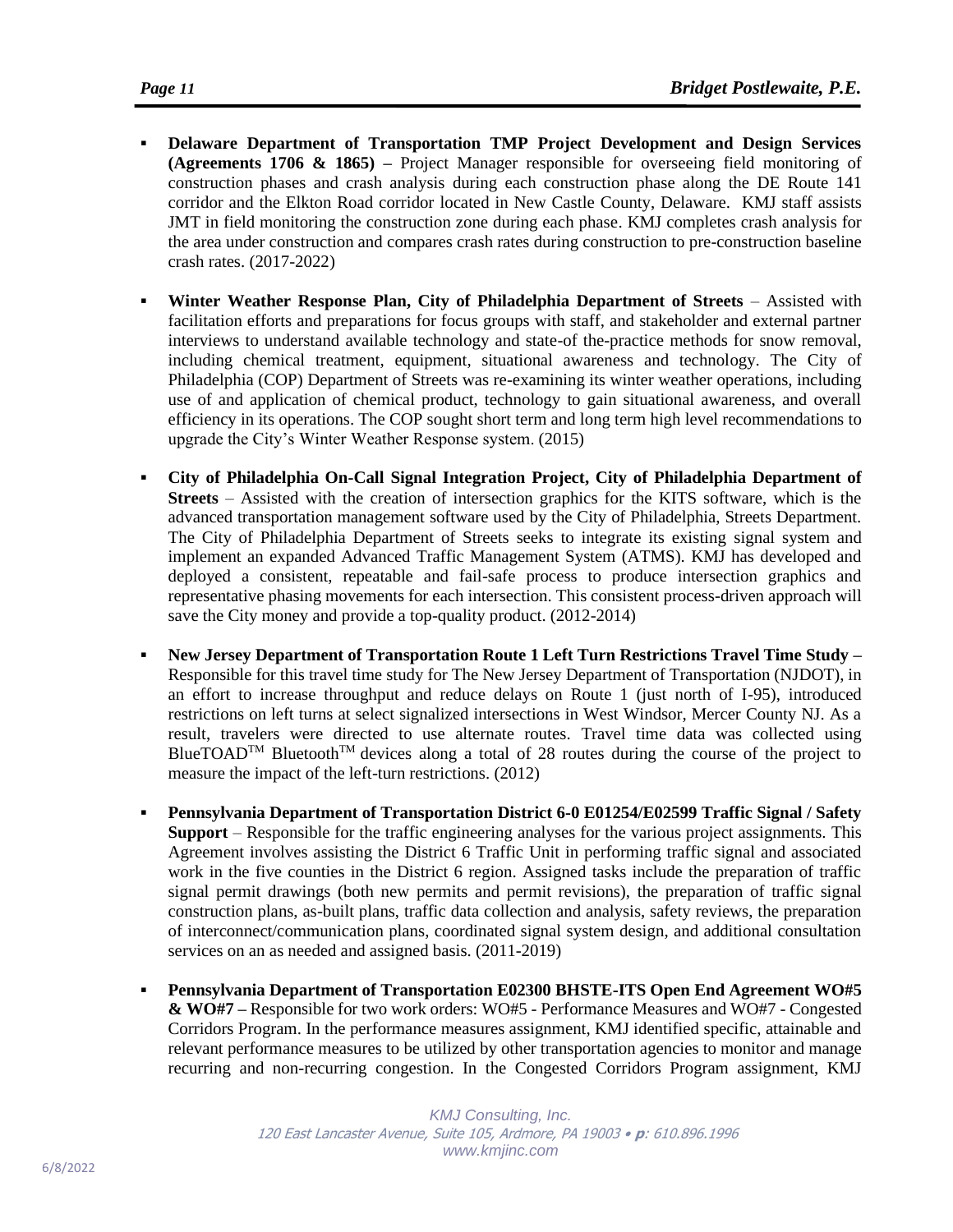provided support to identify innovative and cost-effective solutions for congested corridors in Pennsylvania applicable to signal arterial corridors. (2011-2013)

- **Pennsylvania Department of Transportation District 6-0 E01271/E02948 ITS Open End –** Responsible for gathering signals system data from PennDOT District 6-0 to support the development of the "Traffic Operations and Signal Integration Overview Report." This work order determined current conditions and future requirements of traffic signals, incident detection and ramp metering systems from a functional, operational and implementation perspective. KMJ was responsible for the traffic signals integration task and the overall development and publication of the report for District 6-0. (2011-2018)
- **Pennsylvania Department of Transportation E01258 BHSTE Open End Agreement for Various Engineering Services and Environmental Studies – WO#6 Capitol Complex Emergency Evacuation Plan** – Responsible for collection and assessment of the data (network geometry, location and size of existing parking facilities, number of lanes available during evacuation, etc.) and other supporting parameters required by VISSIM micro-simulation modeling tool in evaluating the efficiency and operability of the proposed Emergency Evacuation Plan for the Capitol Complex Area in Harrisburg, PA. Ms. Postlewaite assisted in post-modeling evaluation and interpretation of simulation results. Conclusions on the evaluation and the recommended improvements were presented in a report to PennDOT. (2012)
- **Pennsylvania Department of Transportation Districts 6 and 11 E01040 BHSTE Open End Agreement for Various ITS, Congestion Management, Traffic Engineering, and Incident Management Services – WO#10 Incident Response Plan Development, & WO#16 RCRS Detour Routes Assignment –** Responsible for Incident Response Plan (IRP) development and review for regional Transportation Management Centers in PennDOT Engineering District 6-0 and District 11-0. The IRP's document the appropriate actions, ensure response consistency, and provide adequate guidance in the event that a neighboring district is required to assist in the incident management responsibilities. This agreement also included an RCRS (Road Condition Reporting System) Emergency Detour Route assignment. Ms. Postlewaite worked with PennDOT District 6-0 to transfer iDRuMs (Interactive Detour Route Mapping) created by DVRPC to the PennDOT RCRS (Road Condition Reporting System) to be used when incidents require closure of portions of major corridors in District 6-0. (2011-2012)
- **Gettysburg Commercial and Housing Development, Gettysburg, PA –** Responsible for conducting a Traffic Impact Study for millions of square feet of retail as well as thousands of housing units. The study led to a Point of Access Study at the interchange of Route 30 and Route 15 in Straban Township, Adams County. There were four alternatives for the interchange, including a SPUI. (2005-2007)
- **Point of Access Study at Sanatoga Interchange, Limerick, PA – Responsible for** conducting the Traffic Impact Study for a mixed-use retail/housing development adjacent to the Philadelphia Premium Outlets in Limerick Township, Montgomery County. In order to meet PennDOT requirements, a Point of Access study was required at the Sanatoga interchange on Route 422 to mitigate projected traffic in the area. (2009-2010)
- **West Marlborough Township Traffic Calming Study, Chester County, PA –** Conducted a Traffic Calming Study for state routes in West Marlborough Township, Chester County. Responsible for